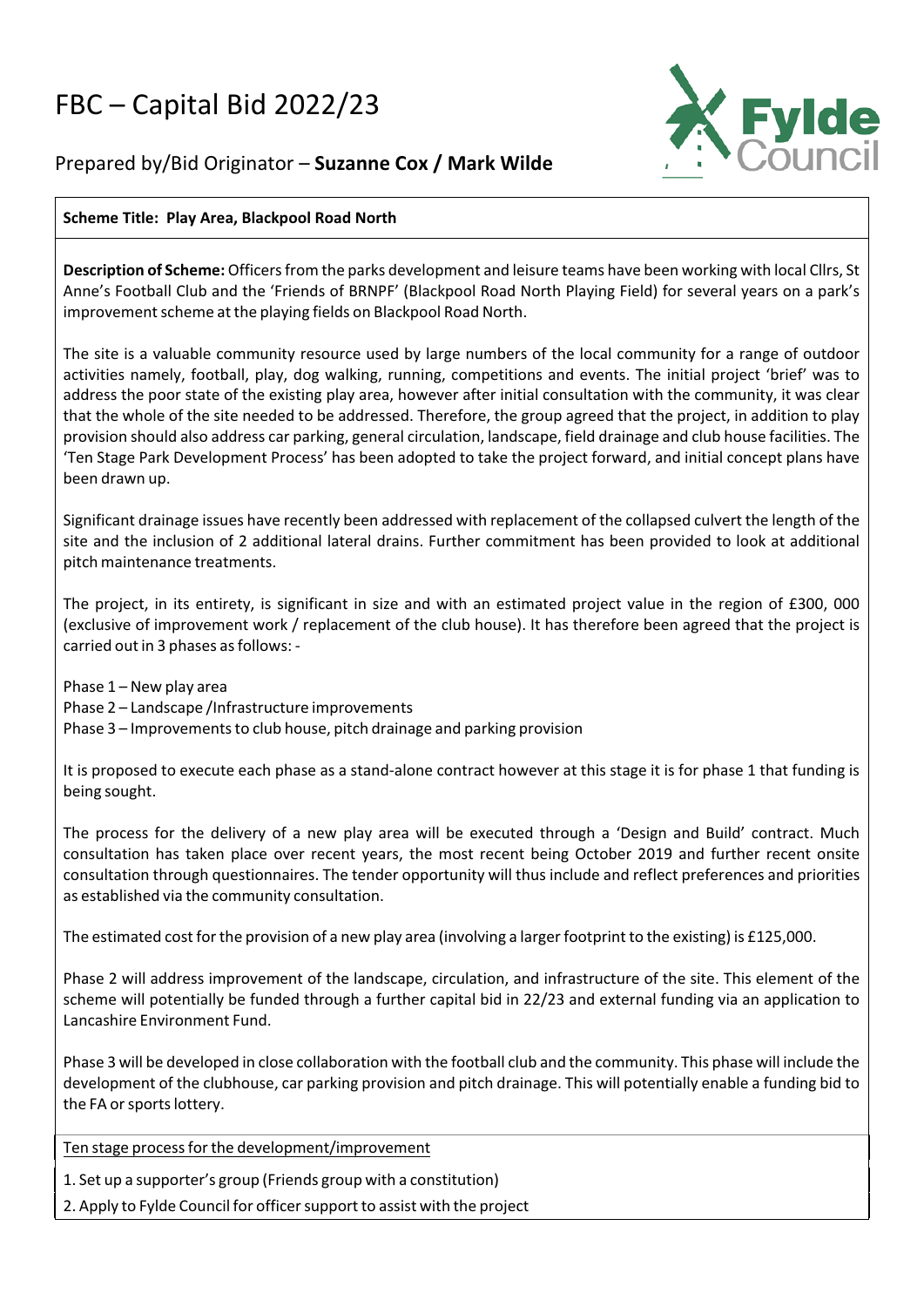- 3. Initial consultation with the group, residents and users to produce a design brief based on community need
- 4. Produce 3 concept drawings based on the design brief
- 5. Consult/ agree / produce a final Masterplan forthe scheme
- 6. Cost the project up in sections(Bill of Quantities and specifications)
- 7. Prepare a funding strategy
- 8. Tender and evaluation (with community)
- 9. Project Management
- 10. Open Event/ Future use /Maintenance

This capital bid of £125,000 is based on a quotation obtained in 2020 for a new play area to replace and increase the existing play facilities. The estimate accounts for the increase in size and recent cost increases, due to Brexit and Covid 19. The request is for the full phase 1 project cost as indicated below:

### **Capital cost plan:**

| <b>Cost Heading</b>  | <b>Description</b>                                                                                    | <b>Total</b> |
|----------------------|-------------------------------------------------------------------------------------------------------|--------------|
| Children's Play Area | Removal of existing play area and<br>provision of new play area (with<br>increase in footprint size). | £125,000     |
| <b>Phase 1 total</b> |                                                                                                       | £125,000     |
|                      |                                                                                                       |              |

#### **Outputs (i.e. details of what the investment will specifically deliver):**

- $\rightarrow$  Improved play facilities to encourage usage
- $\rightarrow$  New outdoor community facilities

**Contribution to corporate objectives (i.e. how does the project achieve or help deliver priorities within the corporate plan):**

- $\rightarrow$  Environment Provide high quality parks and open spaces
- $\rightarrow$  Environment Create clean, safe and healthy communities

**Budget Resource Requirements ‐** Breakdown of initial capital costs and future revenue implications

Estimated Total Capital costs of bid (£000's): £125, 000

Annual **additional Revenue costs** arising from the bid (£000's): NIL

**Value and phasing of bid:**